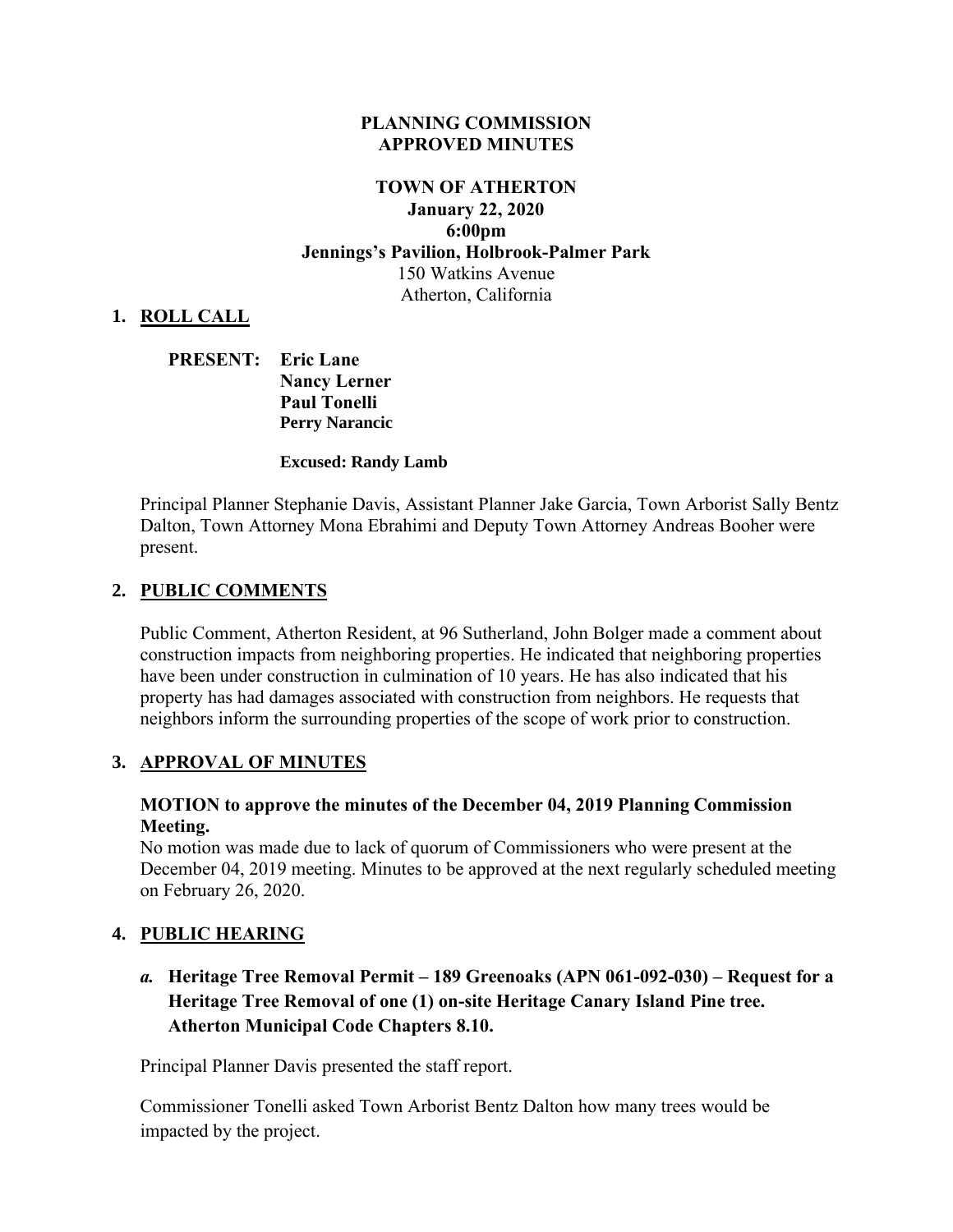Town Arborist Bentz Dalton indicated two to three oak trees, and that under the new ordinance this structure would not be approved.

Open Public Hearing.

Project Architect Ken Linsteadt spoke about the project and request to remove the Heritage Oak Tree. He stated that the new garage is essentially in the same location as the old garage and results in improving impacts to on-site trees.

Close Public Hearing.

Commissioner Tonelli indicated the replanting plan that goes above and beyond the requirements.

Chair Lane, and Commissioner Lerner agreed with Commissioner Tonelli.

**MOTION to approve the Heritage Tree Removal permit for one on Site Canary Island Pine Tree.**

**M/S Tonelli/ Lane Ayes: 4 Noes: 0 Absent:1**

**b. Special Structures Permit – 50 Belbrook Way (APN 073-202-990) – Request for a Special Structures Permit (SSP) to allow for a retaining wall greater than 6 feet in height. Atherton Municipal Code Chapters 17.15 and 17.46.**

Assistant Planner Garcia presented the staff report.

Open Public Hearing

Project Landscape Architect Nadia Alquaddoomi spoke about the proposed design of the retaining wall and that's the purpose is to protect and preserve the heritage redwood tree.

Chair Lane asked how many feet of the wall would exceed 6 feet in height.

Assistant Planner Garcia indicated that 16 lineal feet exceeded the 6-foot height requirement.

Commissioner Narancic asked if the wall was needed due to the slope.

Project Landscape Architect Alquadoomi confirmed that it was.

Project Arborist David Beckham iterated that the increased retaining wall height is to prevent any further damage to the Heritage redwood tree.

Neighbor at 96 Sutherland, John Bolger indicated that while he is disappointed with other developments on-site, he did not have comments regarding the proposed retaining wall and its purpose of tree protection.

Close Public Hearing.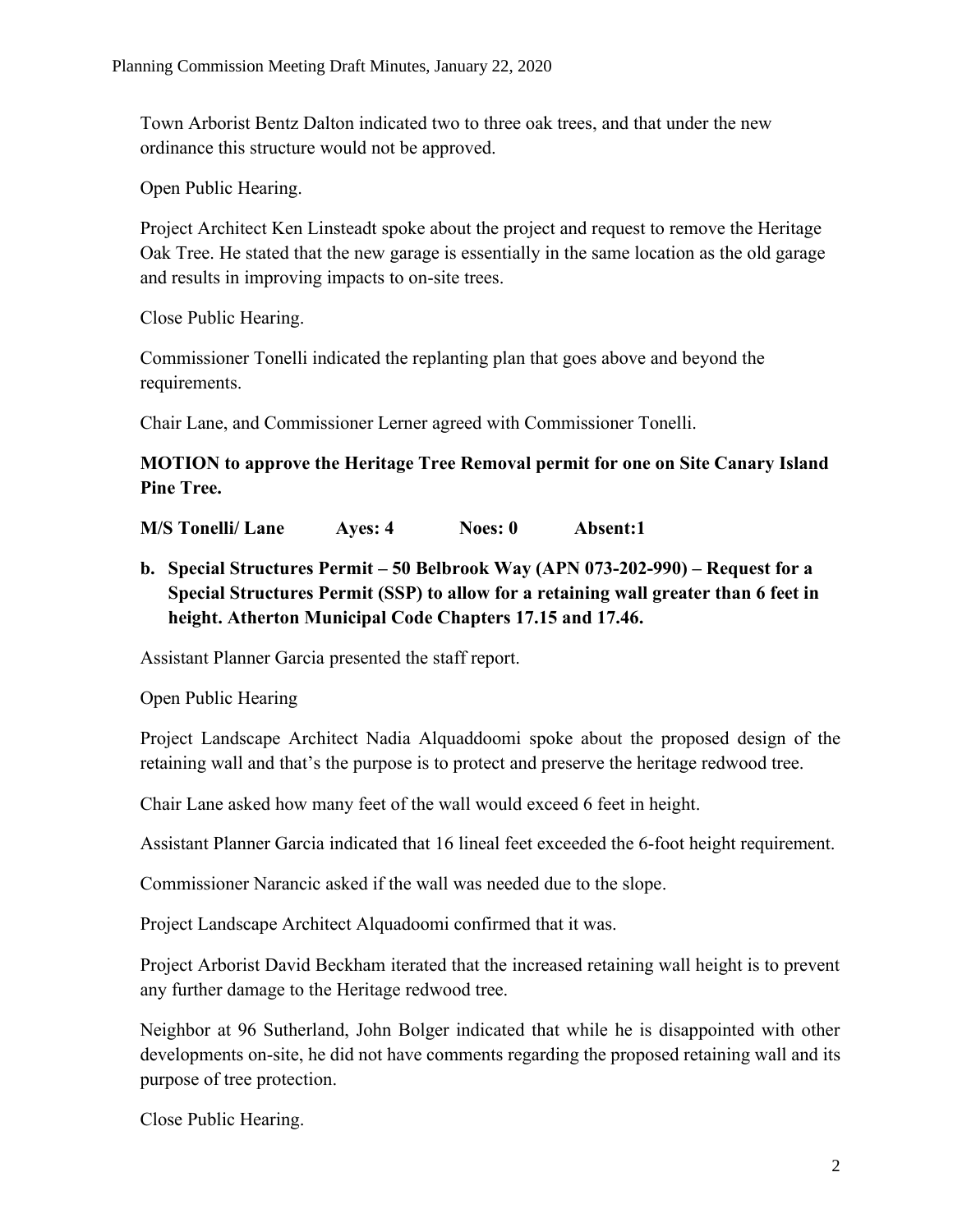Chair Lane indicated that the Planning Commission read the comment letter from another neighboring property. He indicated that the letter speaks to problems throughout the site in general. Chair Lane emphasized the importance of being a better neighbor.

Commissioner Tonelli agreed with Chair Lane.

Commissioner Tonelli asked the Town Arborist why the wall needed the extra foot to benefit the tree.

Town Arborist Bentz Dalton indicated that it is needed to prevent erosion at the root level and that an existing retaining wall was located in the same location.

# **MOTION to approve the Special Structures Permit to allow for a retaining to be greater than 6' in height.**

**M/S Narancic/Lane Ayes: 4 Noes: 0 Absent: 1**

**c. Special Structure Permit – 305 Stockbridge Avenue (APN 070-161-060) – Request for a special structure permit to allow for a swimming pool and associated pool equipment to be allowed within the side yard setback. Atherton Municipal Code Chapter 17.15, 17.32 and 17.40.**

Assistant Planner Garcia Presented the staff report.

Chair Lane pointed out a clerical error in project address in the section titled "Recommended Formal Motion" in Staff Report.

Commissioner Tonelli asked for Town Arborist's comment on the proposed project.

Town Arborist Bentz Dalton indicated that location of pool and pool equipment is adequate, and the associated trenching will not impact on site heritage trees.

Open Public Hearing.

Project Architect, Adam Mayberry presented project details as well as plans for the project site at large. He highlighted the on-site stormwater detention system to indicate why the pool location was being requested to be in the side yard setback.

Homeowner of 305 Stockbridge introduced herself to the Planning Commission.

Vice-Chair Lamb asked how many trees were initially removed for the construction of the house.

Commissioner Tonelli indicated his support for the Special Structures Permit based on owner's willingness to work with staff to reduce impacts, willingness to protect trees and that the proposed project is not likely to impact neighbors.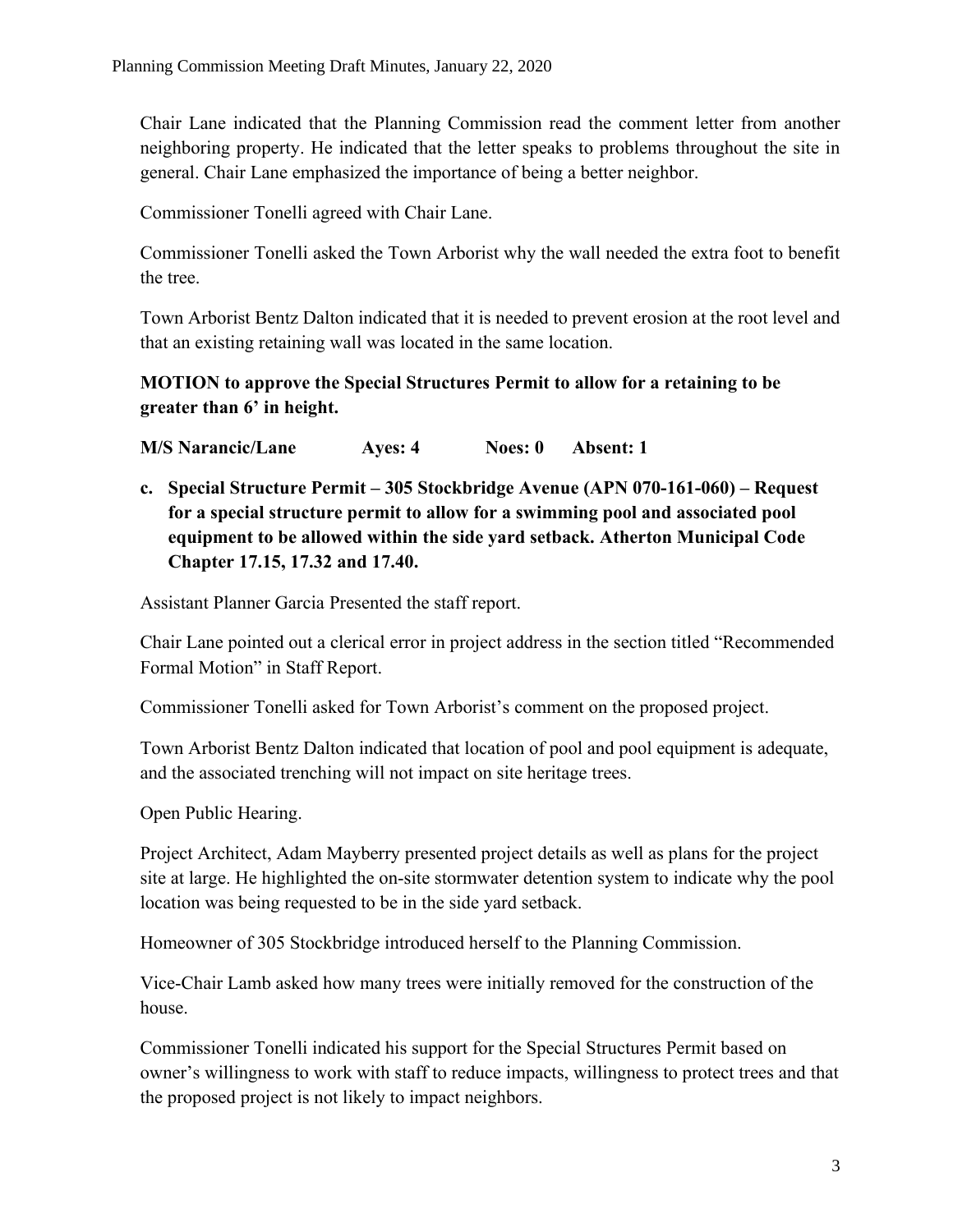**MOTION to approve the Special Structure Permit for a pool and associated pool equipment in the side yard setback at 305 Stockbridge.** 

**M/S Lerner/Tonelli Ayes: 4 Noes: 0 Absent: 1**

*d.* **Heritage Tree Removal Permit – 2 Douglass Way (APN 070-371-090) – Request for to allow for the removal of one (1) on-site Heritage Deodar Cedar Tree. Atherton Municipal Code Chapters 8.10.**

Principal Planner Davis presented the staff report.

Chair Lane asked if there was originally a garage on site.

Town Arborist Bentz Dalton indicated that the garage is a new build.

Town Arborist Bentz Dalton iterated reasons for denying the tree as noted in the staff report and that an alternative is a driveway without a turnaround near the tree.

Open Public Hearing.

Project Architect Chris Kummerer presented to the Planning Commission reasons for the heritage removal tree request; including design, and nonnative tree status.

Chair Lane indicated that design is not a criteria for decision-making.

Project Architect Kummerer highlighted that the new Heritage Tree Ordinance recently passed but not in yet in effect, allows for Planning Commission to consider removal of the tree to benefit the site.

Commissioner Tonelli asked what the replanting plan was for the site.

Project Architect explained the replanting plan.

Neighbor Phil Abahamson at 46 Douglass presented to the Commission that removing the tree would adversely impact the character of the neighborhood and indicated that he is representing eleven of the surrounding properties who oppose removal of the heritage tree.

Another neighbor also indicated that he opposes the removal of the tree.

Close public hearing.

Chair Lane indicated that project does not rationalize criteria to allow for removal and that he agrees with the staff recommendation to deny the request.

Commissioner Tonelli appreciated the replanting plan and the effort neighbors put in to express their concerns with the project. He expressed his agreement with staff's recommendation to deny the request.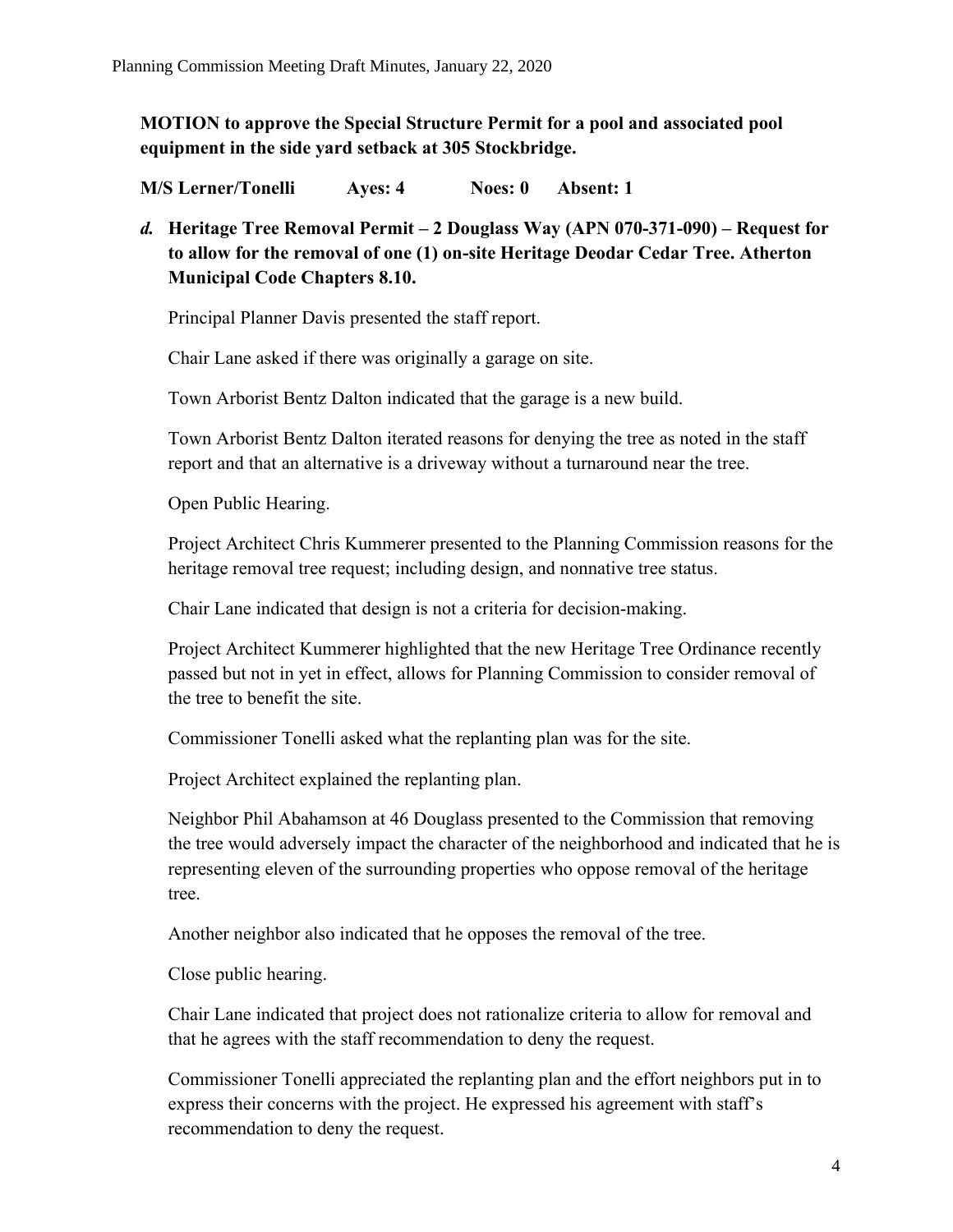Commissioner Lerner indicated she agreed with recommendation to deny.

## **MOTION to deny the Heritage Tree Removal permit for one on Site Canary Island Pine Tree.**

**M/S Narancic/ Lerner Ayes: 4 Noes: 0 Absent:1**

**e) Heritage tree Removal Permit– 98 Monte Vista Avenue (APN 070-142-030) – Request for a Heritage Tree Removal Permit to allow for the removal of five (5) on-site Heritage trees; one (1) 41.5-inch Valley Oak, one (1) 20.7 inch Olive and three (3) Coast Live Oak Trees 9 (one 17.9-inch, one 18.5 inch and one 18.9 inch). Atherton Municipal Code 8.10.**

Principal Planner Davis presented the staff report.

Town Arborist Bentz Dalton communicated a correction to the Staff report that trees 49 and 17 are not recommended for removal.

Chair Lane asked about the existing conditions.

Town Arborist Bentz Dalton indicated that the site has the highest number of trees in all of Atherton making it a challenging lot to develop on.

Chair Lane asked Town Arborists to speak on the conditions of each of the trees.

Town Arborist Bentz Dalton communicated the heath and relevant details of each tree.

Open public hearing.

Homeowner Peter Sousini presented to the Planning Commission the proposed scope of the heritage tree removal permit. He indicated his desire to allow trees to flourish as well as have some flexibility to build a new home on site.

Homeowner Sousini indicated he communicated with neighbors who had no issue with the request.

Chair Lane asked further details about specific trees on site.

Homeowner Sousini responded.

Paul Tonelli asked the homeowner why the tree just outside of the main buildable area is requested for removal.

Homeowner Sousini indicated to allow another tree to flourish and flexibility in building.

Chair Lane outlined criteria for tree removal.

Close public hearing.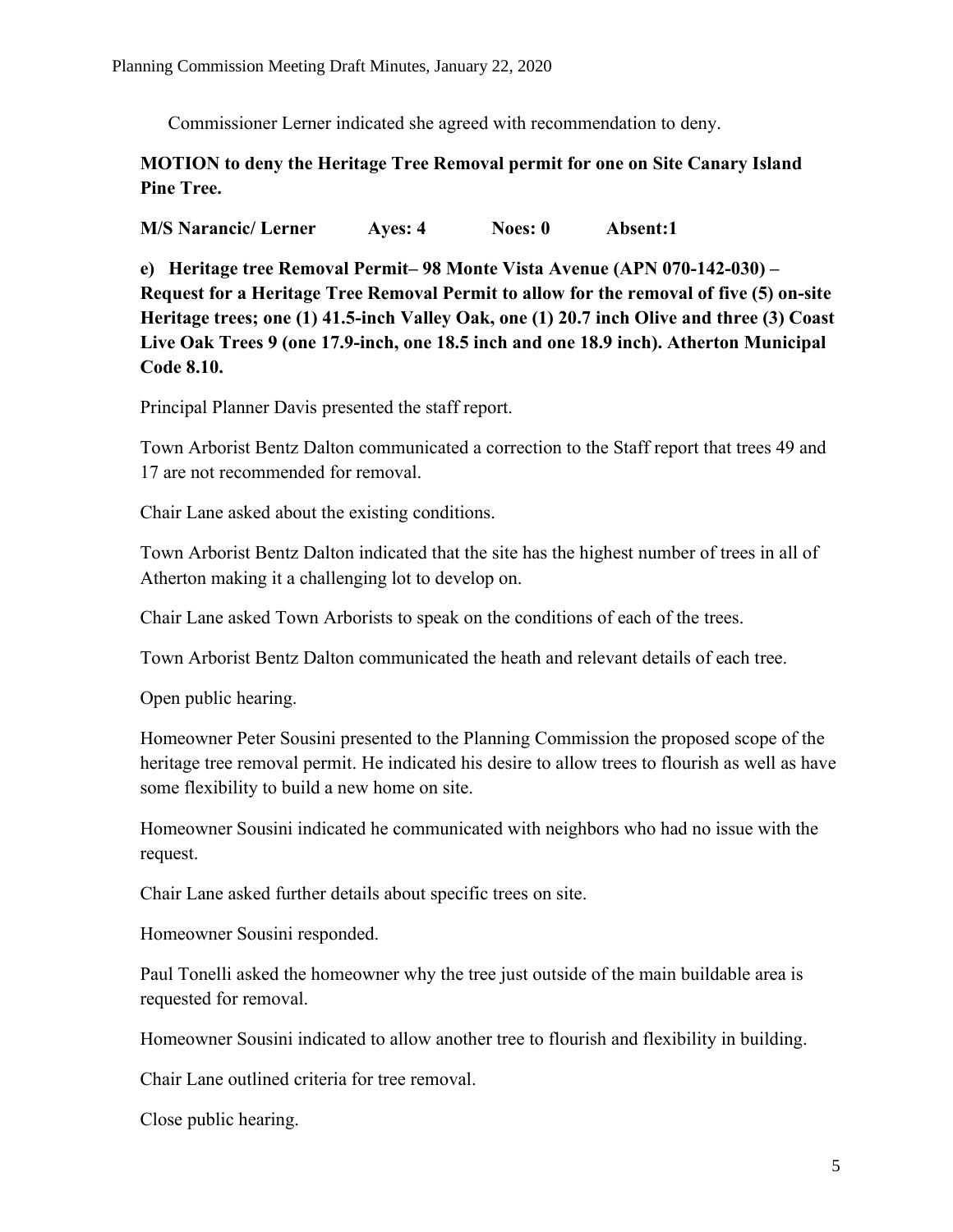Chair Lane highlighted the property's unique shape and unusually high proportion of trees as a basis for allowing removal of all 5 trees.

Commissioner Tonelli agreed and highlighted that the tree removal was well thought out and allows for some flexibility given site conditions.

**MOTION to approve the Heritage Removal Permit to allow for the removal of five (5) on-site Heritage trees; one (1) 41.5-inch Valley Oak, one (1) 20.7 inch Olive and three (3) Coast Live Oak Trees 9 (one 17.9-inch, one 18.5 inch and one 18.9 inch).** 

**M/S Lane/Tonelli Ayes: 4 Noes: 0 Absent: 1**

## **5. NEW BUSINESS**

**None.** 

## **6. COMMISSIONERS' REPORTS**

Chair Lane introduced and welcomed the New Town Attorney Staff, Mona Ebrahimi and Andreas Booher.

Discussed the impact on neighborhoods due to the volume and extent of construction currently occurring throughout Town and inquired if the Town ever considered limiting the amount of development sites (properties) that could have active permits at any one time.

# **7. STAFF REPORTS**

Staff updated the Planning Commission on the City Council approval of the 2019 General Plan Update.

Staff updated the Planning Commission on the City Council approval of the Heritage Tree Ordinance Update. The Planning Commission asked to be debriefed on the new Heritage Tree Ordinance.

Regarding the public comment at the beginning of meeting, the Planning Commission asked staff to report how many active building permits there are currently.

The next regularly scheduled meeting is set for February 26, 2020.

## **8. ADJOURN**

The meeting was adjourned 7:59 PM

Respectfully Submitted:

*/s/Stephanie B. Davis*